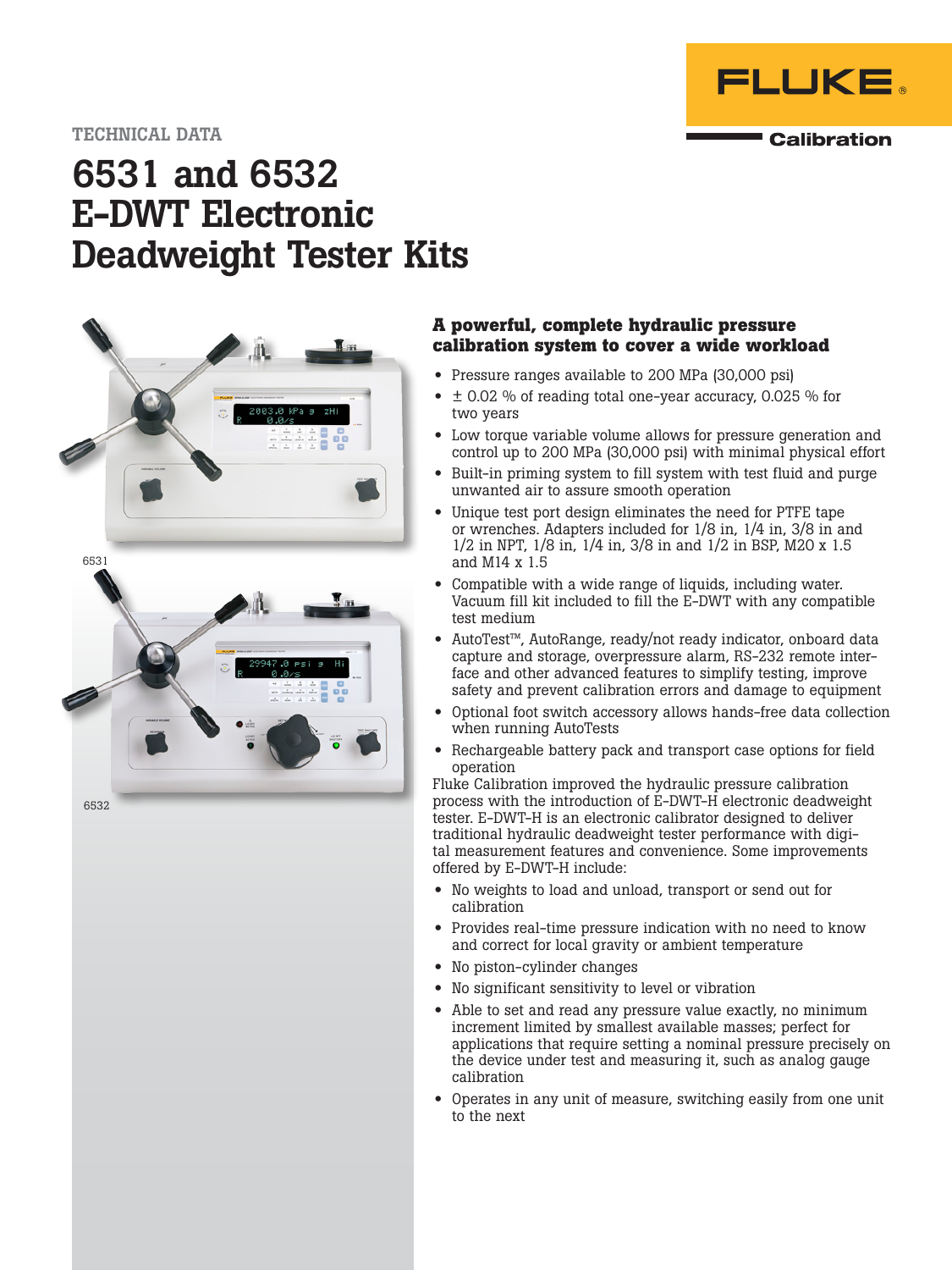

The E-DWT-H is at home in metrology and calibration labs, on the production floor or in the field. It can operate with a wide selection of test mediums, including Sebacate calibration fluid, mineral oil, water and other liquids.  $\pm$  0.02 % of reading total one-year measurement uncertainty rivals the best laboratory deadweight testers. High quality hardware allows easy system fill and prime, pressure generation and precise control up to 200 Mpa (30,000 psi). Premium performance is wrapped up into one compact, lightweight, transportable package. An optional battery/charger pack supports up to eight hours of operation away from line power, and an optional shipping/carrying case with handles and wheels allows for easy transport for field application. Learn more about E-DWT-H at [www.flukecal.com/e-dwt-h](http://www.flukecal.com/e-dwt-h).

## **High performance calibration made simple**

Fluke Calibration electronic deadweight tester kits feature E-DWT-H configurations combined with the accessories needed for a complete calibration system. Model 6531 options feature E-DWT-H configurations with a single quartz reference pressure transducer (Q-RPT) to offer percent of reading performance from 10 % to 100 % of device full scale. Model 6532 options feature an additional Q-RPT to maximize workload coverage, with percent of reading performance from  $1\%$  to 100 % of device full scale. An included vacuum fill kit allows the E-DWT to be filled with your choice of compatible fluid, while eliminating problematic air pockets from the test circuit. Also included is a test station adapter to mount just about any pressure device to be tested without using PTFE tape or wrenches. 6531 and 6532 kits provide all you need to perform high level hydraulic pressure calibration right out of the box.

| <b>Kit model</b> | <b>E-DWT-H</b> configuration | 0.02 % reading accuracy from/to |                     |  |
|------------------|------------------------------|---------------------------------|---------------------|--|
|                  |                              | <b>MPa</b>                      | Psi                 |  |
| 6531-7M          | E-DWT-H A7M                  | 0.7 to 7 MPa                    | 100 to 1,000 psi    |  |
| 6531-14M         | E-DWT-H A14M                 | 1.4 to 14 MPa                   | 200 to 2,000 psi    |  |
| 6531-20M         | E-DWT-H A20M                 | 2 to 20 MPa                     | 300 to 3,000 psi    |  |
| 6531-40M         | E-DWT-H A40M                 | 4 to 40 MPa                     | 600 to 6,000 psi    |  |
| 6531-70M         | E-DWT-H A70M                 | 7 to 70 MPa                     | 1,000 to 10,000 psi |  |
| 6531-140M        | E-DWT-H A140M                | 14 to 140 MPa                   | 2,000 to 20,000 psi |  |
| 6531-200M-B      | E-DWT-H A200M                | 40 to 200 MPa                   | 6,000 to 30,000 psi |  |
| 6532-70M         | E-DWT-H A70M/A7M             | 0.7 to 70 MPa                   | 100 to 10,000 psi   |  |
| 6532-140M        | E-DWT-H A140M/A14M           | 1.4 to 140 MPa                  | 200 to 20,000 psi   |  |
| 6532-200M-B      | E-DWT-H A200M/A20M           | 4 to 200 MPa                    | 600 to 30,000 psi   |  |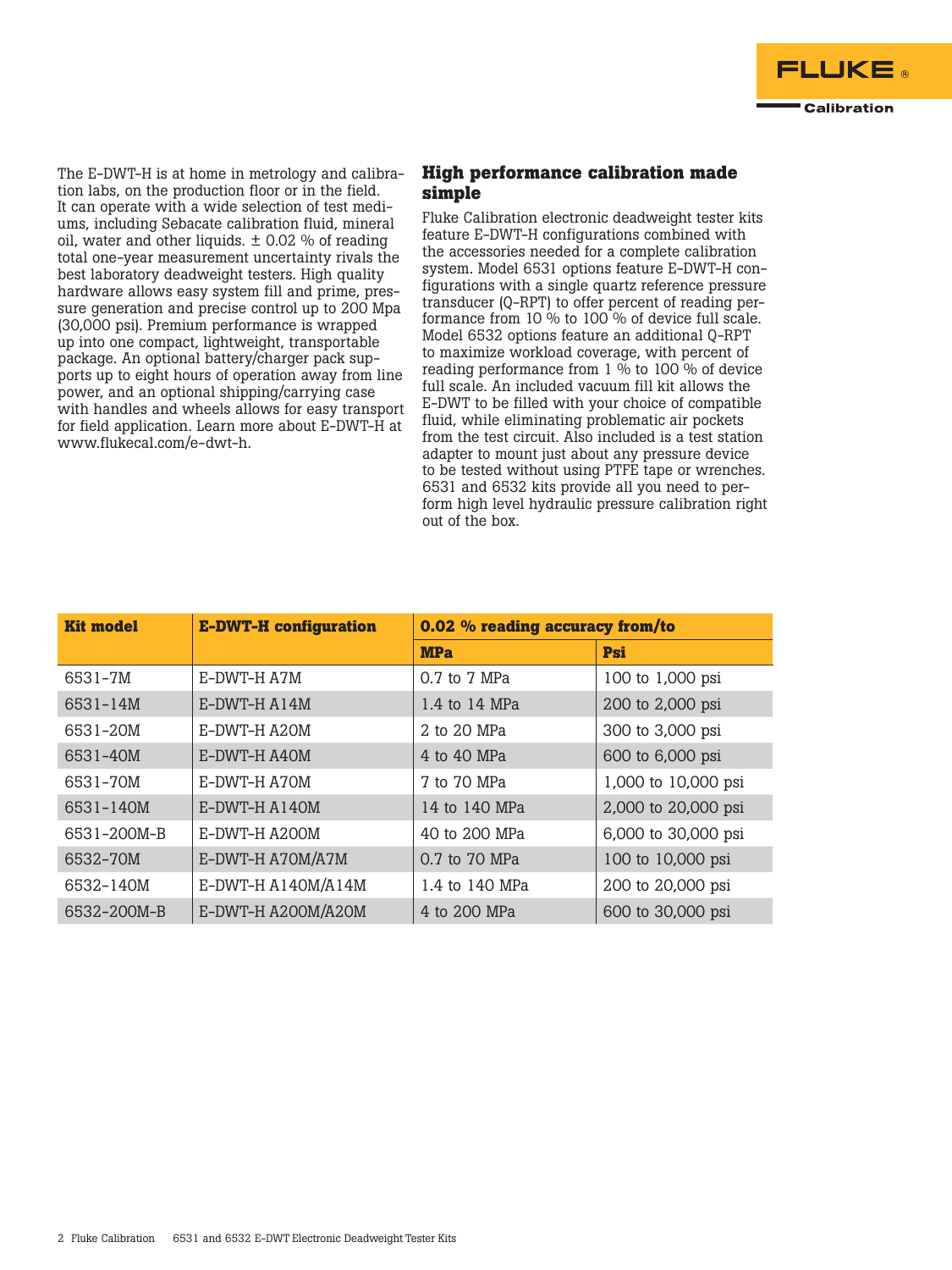

## **General specifications**

| Power requirements                       | To RPM4-E-DWT: 12 V dc 1.2 A                                                                                                                                                                                                                                                                                                                                                                                                     |  |  |  |
|------------------------------------------|----------------------------------------------------------------------------------------------------------------------------------------------------------------------------------------------------------------------------------------------------------------------------------------------------------------------------------------------------------------------------------------------------------------------------------|--|--|--|
|                                          | To ac to dc power supply: 100 V ac to 240 V ac, 50/60 Hz                                                                                                                                                                                                                                                                                                                                                                         |  |  |  |
| Operating temperature range              | 10 °C to 40 °C (50 °F to 104 °F)                                                                                                                                                                                                                                                                                                                                                                                                 |  |  |  |
| Storage temperature range                | -20 °C to 70 °C (-4 °F to 158 °F) (must be above freezing point and below boiling point of<br>test medium)                                                                                                                                                                                                                                                                                                                       |  |  |  |
| Relative operating humidity              | 0 % to 70 %                                                                                                                                                                                                                                                                                                                                                                                                                      |  |  |  |
| Relative storage humidity                | 0 % to 100 %                                                                                                                                                                                                                                                                                                                                                                                                                     |  |  |  |
| Weight                                   | E-DWT with 1 Q-RPT: 12 kg (26 lb) approximate                                                                                                                                                                                                                                                                                                                                                                                    |  |  |  |
|                                          | E-DWT with 2 Q-RPTs: 14 kg (30 lb) approximate                                                                                                                                                                                                                                                                                                                                                                                   |  |  |  |
| Dimensions                               | E-DWT footprint: 41.4 cm W x 37.1 cm D (16.3 in x 14.6 in)                                                                                                                                                                                                                                                                                                                                                                       |  |  |  |
|                                          | E-DWT height: 26.9 cm (10.6 in), 33.6 cm (13.2 in) to max variable volume handle height                                                                                                                                                                                                                                                                                                                                          |  |  |  |
| Pressure range                           | Up to 200 MPa (30k psi), depending on configuration                                                                                                                                                                                                                                                                                                                                                                              |  |  |  |
| Operating medium                         | All 6531 and 6532 E-DWT Kits are shipped dry, standard preparation. Can be filled with<br>di-ethyl-hexyl sebacate, silicon oils, propylene glycol, fully fluorinated liquids, partially<br>fluorinated liquids, isopropyl alcohol and distilled water or mineral oil.                                                                                                                                                            |  |  |  |
| Reservoir capacity                       | 300 cc (18 in <sup>3</sup> )                                                                                                                                                                                                                                                                                                                                                                                                     |  |  |  |
| Variable volume displacement             | 3 cc (0.18 in <sup>3</sup> ), 200 MPa (30 000 psi) maximum                                                                                                                                                                                                                                                                                                                                                                       |  |  |  |
| Filling and priming pump<br>displacement | 3.7 cc $(0.23 \text{ in}^3)$                                                                                                                                                                                                                                                                                                                                                                                                     |  |  |  |
| TEST pressure connection                 | DH500 female, 200 MPa (30k psi) maximum working pressure. Adapters included for<br>$1/8$ in, $1/4$ in, $3/8$ in and $1/2$ in NPT, $1/8$ in, $1/4$ in, $3/8$ in and $1/2$ in BSP, M20 x 1.5 and<br>M14 x 1.5. Adapter maximum working pressure is 140 MPa (20k psi). Note: DH500 is a gland<br>and collar type fitting for 6 mm (1/4 in) coned and left hand threaded tubes equivalent to AE<br>F250C, HIP HF4, 9/16-18 UNF, etc. |  |  |  |
| Pressure limits                          | Maximum working pressure: Range of RPM4-E-DWT monitor's Hi Q-RPT<br>Maximum priming pump pressure: 700 kPa (100 psi)<br>Maximum working pressure with Lo Q-RPT selected: Range of RPM4-E-DWT monitor's Lo<br>$Q$ -RPT                                                                                                                                                                                                            |  |  |  |
| Communication ports                      | RS-232 (COM1, COM2)                                                                                                                                                                                                                                                                                                                                                                                                              |  |  |  |
| <b>Pressure measurement</b>              |                                                                                                                                                                                                                                                                                                                                                                                                                                  |  |  |  |
| Warm up time                             | 15 minute temperature stabilization recommended from cold power up                                                                                                                                                                                                                                                                                                                                                               |  |  |  |
| Normal operating temperature<br>range    | 10 °C to 40 °C (50 °F to 104 °F)                                                                                                                                                                                                                                                                                                                                                                                                 |  |  |  |
| Resolution                               | Default: 0.01 % of active range<br>User adjustable to 1 ppm of Q-RPT maximum or 10 ppm of active AutoRange,<br>whichever is larger                                                                                                                                                                                                                                                                                               |  |  |  |
| Precision <sup>1</sup>                   | 200 MPa (30,000 psi) ranges: $\pm$ 0.018 % of reading or 0.0036 % of Q-RPT span,<br>whichever is greater<br>All other ranges: $\pm$ 0.018 % of reading or 0.0018 % of Q-RPT span, whichever is greater                                                                                                                                                                                                                           |  |  |  |
| Predicted Stability <sup>2</sup>         | One year: $\pm$ 0.0075 % of reading                                                                                                                                                                                                                                                                                                                                                                                              |  |  |  |
|                                          | Two year: $\pm$ 0.015 % of reading                                                                                                                                                                                                                                                                                                                                                                                               |  |  |  |
| Measurement uncertainty <sup>3</sup>     | One year: 200 MPa (30,000 psi) ranges: $\pm$ 0.02 % of reading or 0.004 % of Q-RPT span,<br>whichever is greater<br>All other ranges: $\pm$ 0.02 % of reading or 0.002 % of Q-RPT span, whichever is greater                                                                                                                                                                                                                     |  |  |  |
|                                          | Two year: 200 MPa (30,000 psi) ranges: $\pm$ 0.025 % of reading or 0.005 % of Q-RPT span,<br>whichever is greater<br>All other ranges: $\pm$ 0.025 % of reading or 0.0025 % of Q-RPT span, whichever is greater                                                                                                                                                                                                                  |  |  |  |

1. Combined linearity, hysteresis, and repeatability. Precision does not include stability or calibration reference uncertainty.

2. Predicted Q-RPT measurement stability limit (k=2) assuming regular use of AutoZero function and short term stability between rezeroing.

3. Maximum deviation of the Q-RPT indication from the true value of applied pressure including precision, predicted stability with rezeroing, temperature effect from 10  $^{\circ}\textrm{C}$ to 40 ºC and calibration uncertainty (assumes calibration reference uncertainty of ± 0.005 % of reading, k=2), combined and expanded (k=2) following the ISO "Guide to the Expression of Uncertainty in Measurement".